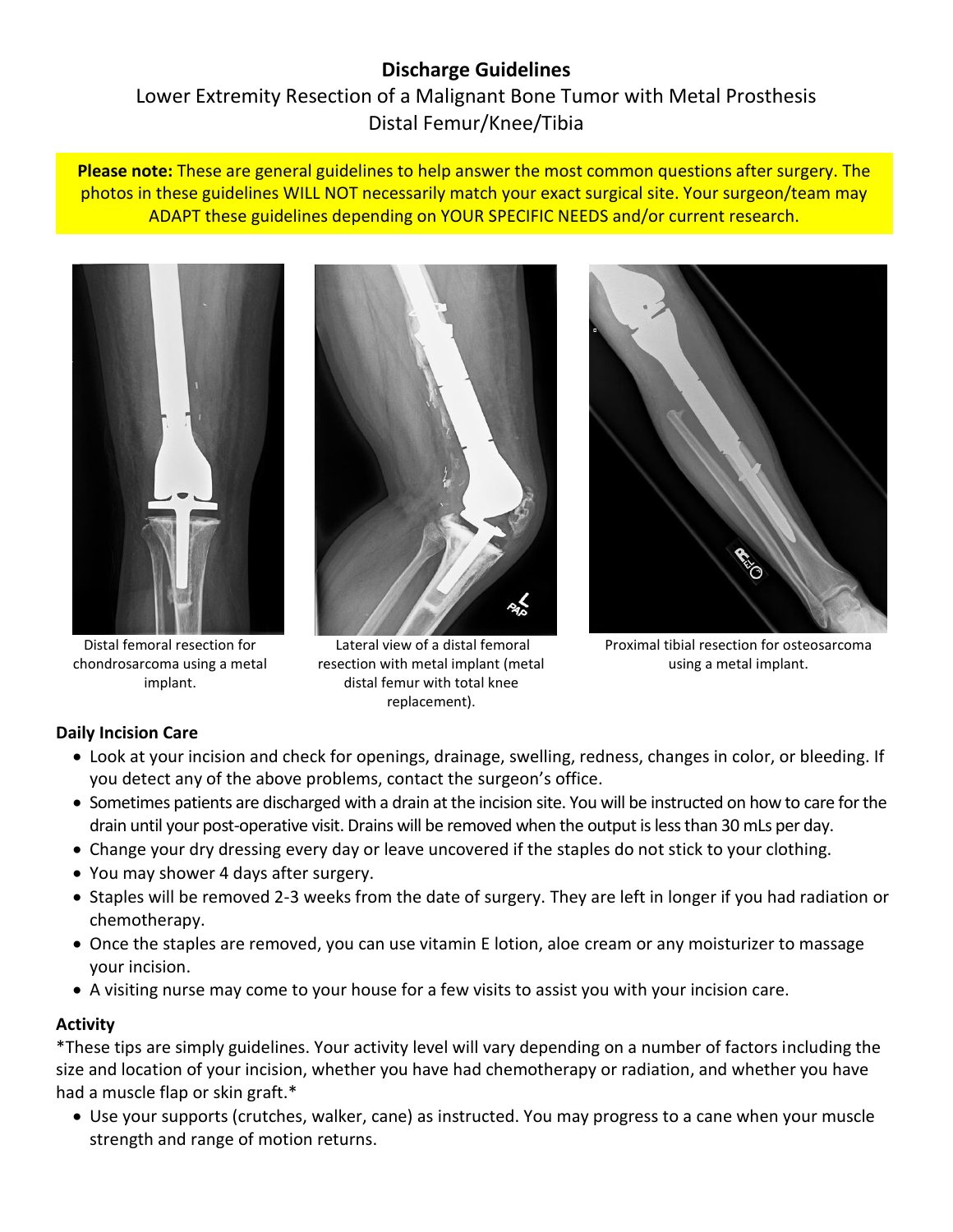- Pace yourself. Avoid excessive walking, standing and stair climbing for the first month. Too much daily activity and exercise will cause pain, swelling and stiffness.
- No jumping or running.
- Avoid any heavy lifting.
- Avoid sitting for long periods of time (greater than 1 hour at a time). Prolonged sitting causes swelling due to the dependent position of your leg.
- Take precautions to avoid falling. Wear low, non-skid sole shoes. Watch out for electrical cords, wet or uneven floors, floor mats/rugs that may slide. Use night-lights to keep rooms lit, especially if you get up during the night to use the bathroom.
- Most patients require a knee brace while walking to prevent the knee on the operative leg from buckling and prevent a fall. The brace is discontinued when muscle strength returns, and/or when you can do a straight leg raise, which takes a while to achieve.
- Upper body exercises can begin immediately after surgery, as tolerated.
- Return to driving varies per patient. A good indication is if you can do a straight leg raise on the operated leg. Some drive at approximately 6-8 weeks after surgery. It is important to make sure that you have adequate muscle strength in your thigh before you resume driving. Keep in mind that preparing to drive again will be more difficult and time consuming if the right knee was replaced. You MUST be off narcotics.

### **Diet**

- Your appetite may be less than normal after surgery.
- Incorporate proteins and plenty of fluids into your diet, both of which will help in the healing process.
- If you are taking narcotics, you should take some type of laxative to prevent opioid-induced constipation.
- It is very important to maintain a normal body weight after surgery. Excess weight will only stress your knee. On the other hand, if you have lost weight due to chemotherapy or radiation, you may need to consume additional calories to get back to your normal weight. In this case, incorporating supplemental drinks (e.g. Ensure, Boost, and Carnation Instant Breakfast) into your diet may be helpful.
- Chemotherapy compounded by the effects of surgery may cause some stomach irritation during your recovery period. Take anti-nausea medications as directed by your surgeon or nurse practitioner. Replacing large meals with several smaller meals spread throughout the day may also be helpful.

### **Medications**

- Continue to take your regular medications.
- If necessary, take prescribed pain medication (narcotics) as directed.
- DO NOT drink alcohol or drive while taking narcotic pain medication.
- If you are taking narcotics, you should take some type of laxative to prevent opioid-induced constipation.
- You most likely will be discharged on a blood thinner to prevent clots, usually Lovenox (subcutaneous injection) for 2-4 weeks (no blood tests are necessary). Newer, direct oral anti-coagulation medications may be prescribed, or continued if you came to the hospital already taking these types of medications (Eliquis, Plavix, Pradaxa, Xarelto).
- You may be advised to take just an aspirin daily to prevent blood clots.
- Previously Coumadin was given. If you are on Coumadin, you will resume this for your anti-coagulation regimen. Blood tests are necessary for Coumadin; the INR range needs to be between 1.5 and 2.0.
- If you are discharged on a blood thinner administered via daily injection, no blood tests are necessary.

# **Pain**

 Your surgical team understands that you will experience different levels and types of pain following your surgery. You will be prescribed a narcotic, if you wish. Some patients decline a narcotic due to the current opioid crisis and request milder pain medications (tramadol), and/or just take Tylenol alternating with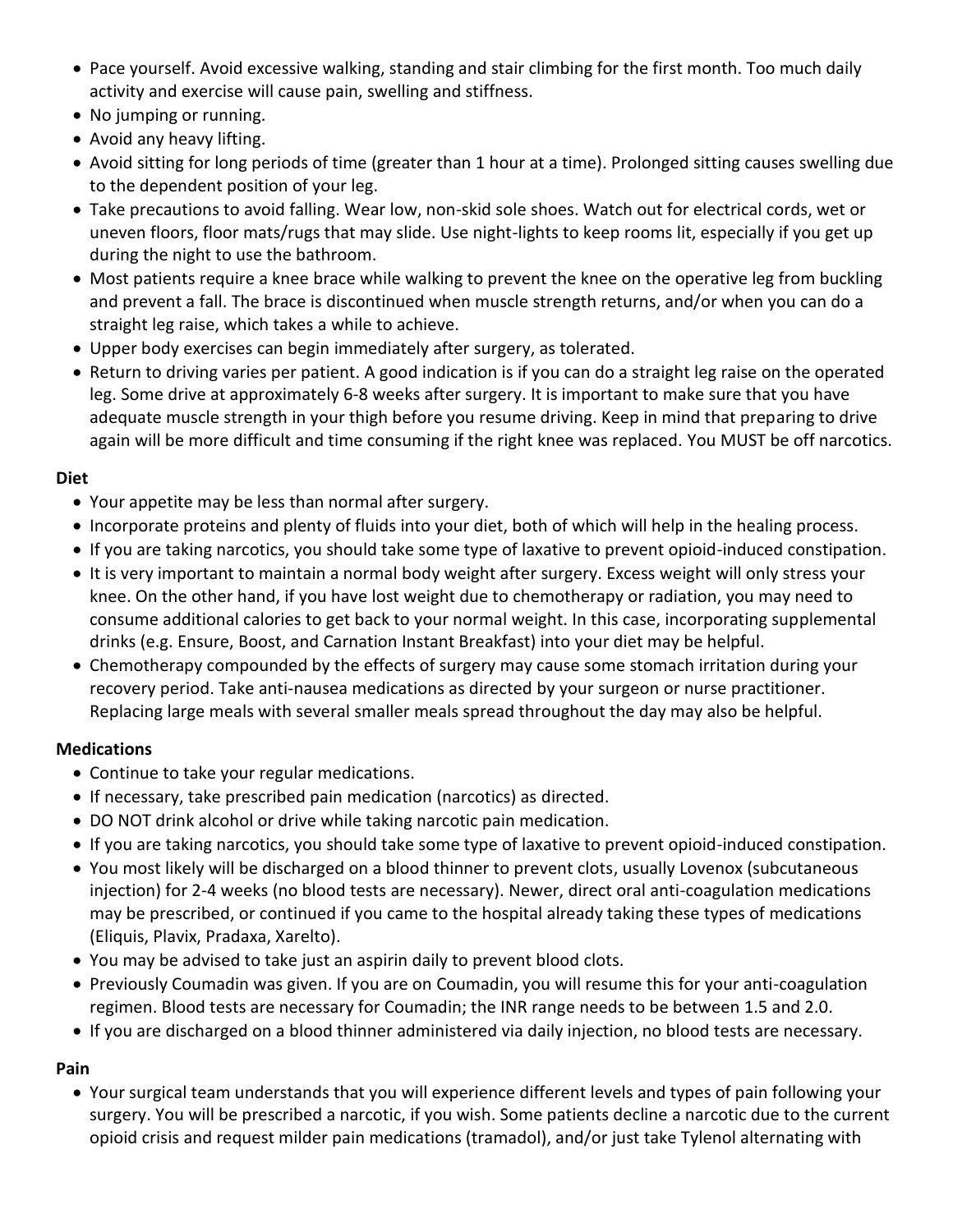anti-inflammatory medications (Advil, Motrin, Aleve), if tolerated. When we prescribe narcotics, we must do so per current state and federal regulations, which includes a narcotic contract.

 Because of the current focus on opioid addiction, we recommend a multitude of cognitive behavioral techniques, such as imagery, mindfulness, psychotherapy, deep breathing exercises, virtual reality for distraction, journaling, video games, TENS unit (muscle stimulators that can be used at home) and all other integrative care therapies (physical therapy, acupuncture, chiropractic, massage, lymphedema treatment, reiki).

### **Common Problems**

- It is normal to feel tired after you are discharged.
- If you experience pain and/or swelling, try elevating the site for relief or apply ice use caution not to leave on more than 20 minutes to prevent frost burn.
- If you develop a firm lump in the incisional area, and your overlying skin looks black and blue, you may have developed a postoperative hematoma (blood collection at the operative site where the mass was removed). Notify your surgeon's office.
- Your leg may seem heavy after surgery. This is due to your muscle weakness. Your strength and ability to control your leg will increase over time.
- You may experience numbness at your incision site. This is normal and usually decreases in time.
- If you have had chemotherapy and are experiencing anything unusual that could be a sign of infection such as a high temperature, cough, sore throat, mouth sores, skin rashes, chills or sweating, call your oncologist or nurse practitioner IMMEDIATELY. Chemotherapy can weaken your immune system for a period of time, so any of these symptoms could become dangerous if they are not treated quickly.
- If you have had radiation therapy, the area of skin treated (radiation field) may feel dry, hard and itchy. The skin in this area may also darken and/or peel. These symptoms should lessen within a few weeks of stopping radiation treatments. Do not scrub or use soap on the affected area. Avoid exposing the treated area to direct sunlight. When going outdoors, be sure to use a sunscreen with the highest UV protection. These precautions will help your skin heal more quickly.
- Lymphedema is chronic swelling caused by a build-up of fluid that occurs when the lymphatic system is faulty or damaged. Tumor resection, especially following radiation, can cause lymphedema. Please refer to our patient guide: *Lymphedema – What you Need to Know* (www.massgeneral.org/orthooncology/lymphedma).
- For constipation (not being able to move your bowels), drink plenty of water and non-carbonated fluids, and eat foods that are high in fiber (e.g. bran, prunes, fruit, whole wheat breads). There are numerous over-the-counter medications available to help relieve constipation such as Dulcolax, Magnesium Citrate, or Miralax. Ask your local pharmacist to assist you in finding one that is right for you.
- If you smoked cigarettes before the surgery, DO NOT START SMOKING AGAIN! Smoking (the nicotine) causes constriction of blood vessels preventing adequate blood flow to the operative area and can delay healing. If you need assistance with this, please contact the MGH Quit Smoking Service at 617-726-7443.

### **Returning to Work/School**

- The length of disability following surgery varies depending on the type of work you do. You may return to school or a sedentary type job much earlier than you would return to a job requiring physical labor.
- You should give yourself AT LEAST 3-6 months to recover before thinking about going back to work/school. Everyone responds differently, but most require this time for extensive physical therapy. Then, if you follow the activity guidelines given by your surgeon, you can return to work/school when you feel ready.
- In general, we recommend patients refrain from contact sports, lifting or pushing heavy objects, and no excessive bending and prolonged sitting, standing, walking, and climbing until healed and strength has returned.